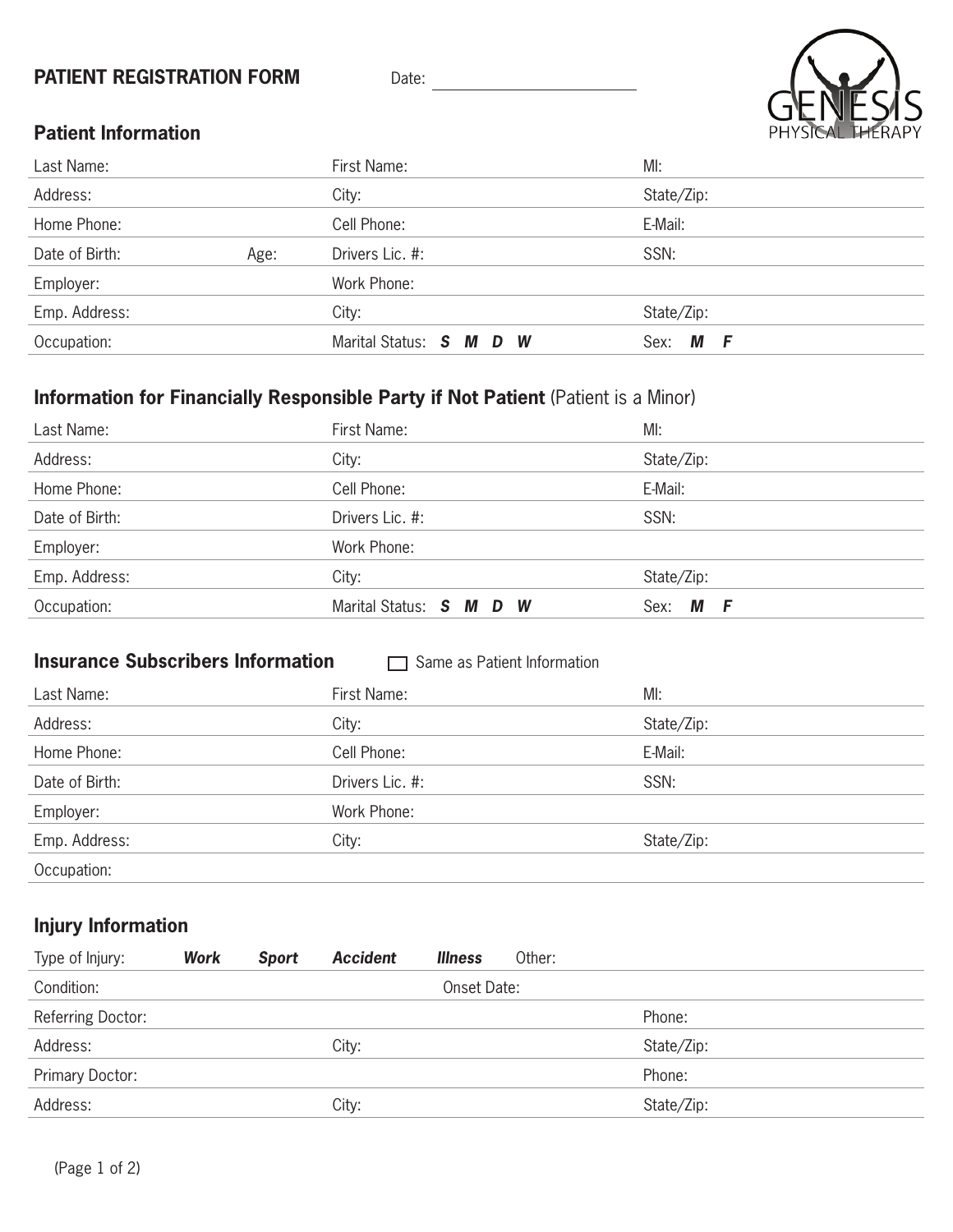## **PATIENT REGISTRATION FORM**

| Are your injuries accident related?                                                              | Yes                   | $\square$ No |
|--------------------------------------------------------------------------------------------------|-----------------------|--------------|
| Are you currently employed?                                                                      | Yes<br>$\blacksquare$ | $\Box$ No    |
| Is your spouse or other family member employed?                                                  | Yes<br>$\mathcal{L}$  | $\Box$ No    |
| Do you have a secondary insurance policy?                                                        | Yes<br><b>Tall</b>    | $\Box$ No    |
| Have you ever served in the military?                                                            | Yes<br>$\Box$         | $\Box$ No    |
| Are you covered under any other health care plan?                                                | Yes<br>$\sim$         | $\square$ No |
| Have you made any changes to your choice of Medicare options in the last open enrollment period? | Yes                   | $\Box$ No    |
|                                                                                                  |                       |              |

Whom may we thank for referring you to us?

## **Emergency Contact Information**

| Last Name: | $\cdots$ | lation |
|------------|----------|--------|
| Address.   | City:    | 'Zıp:  |

**Authorization to Release Information:** I hereby authorize Genesis Physical Therapy to furnish information only to insurance carriers, referring and family physicians and the California Department of Insurance concerning my condition and treatments rendered. I also authorize Genesis Physical Therapy to release any information necessary to adjudicate the claim, and understand that there may be associated costs for providing information above and beyond what is necessary for the adjudication of a clean claim.

**Assignment of Benefits:** I hereby authorize that any insurance benefits for my treatment that are otherwise payable to me, to be paid directly to Genesis Physical Therapy. I also understand that should my insurance company send payment to me, I will forward the payment to Genesis Physical Therapy within 48 hours. I agree that if I fail to send the payment to the Provider and they are forced to proceed with the collections process; I will be responsible for any cost incurred by the office to retrieve their monies.

I authorize Genesis Physical Therapy to initiate a complaint to the insurance commissioner for any reason on my behalf and I personally will be active in the resolution of claims delay or unjustified reductions or denials.

Additionally, I have received and or reviewed your "NOTICE OF PATIENT INFORMATION PRACTICES" which describes in detail how medical information about me is may be used and disclosed and how I can get access to this information.

Patient/Guarantor Date

 $\overline{a}$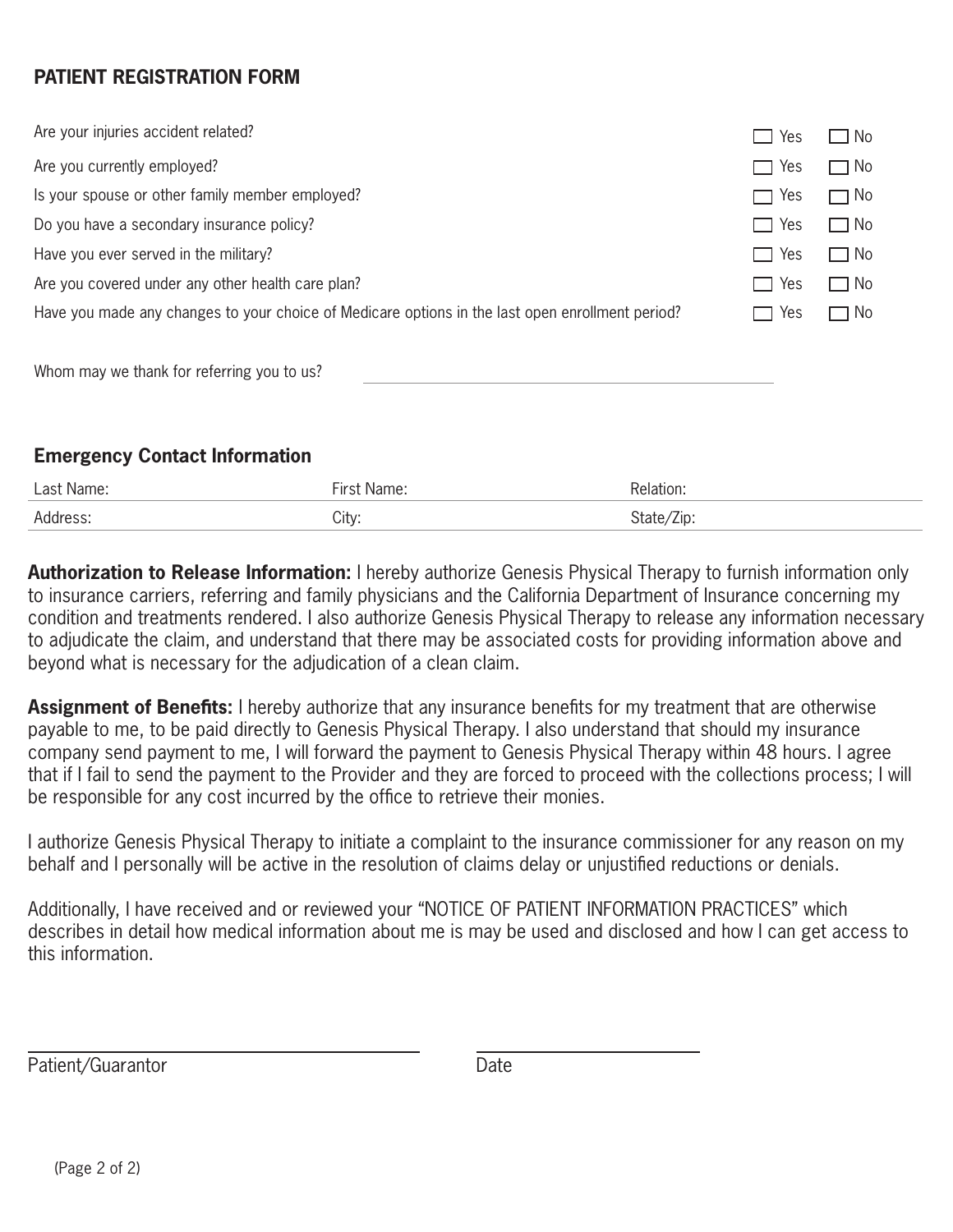## **Payment Information and Rehabilitation Contract**



*Welcome to Genesis Physical Therapy!* We would like to take this opportunity to review our billing and payment procedures with you. We will happily discuss your proposed care and answer any questions you may have relating to your treatment and insurance coverage before we begin therapy. We are committed to providing you with the best possible care, and we are anxious to help you receive the maximum amount of benefit from any insurance coverage you have. However, your insurance is a contract between you and your insurance company. Since we are not a party to that contract, our relationship is with you. So, please take your time in reading through our billing policies below. If you have any questions about your financial obligations for your care, please let us know so that we may help you.

#### **Private Insurance**

- 1. You agree to be responsible for all of our charges, even if you have insurance. If you have any questions as to our fees for your care, please let us know before continuing your treatments.
- 2. Genesis Physical Therapy will bill your insurance company for you for all of your care one time only as a courtesy, and you agree to assign any insurance benefits for your treatment otherwise payable to you to come directly to Genesis Physical Therapy. Genesis Physical Therapy may require that repeated billings or reports required by your insurance carrier either be your responsibility, or may be done by Genesis Physical Therapy for a small fee. Genesis Physical Therapy will mail you an itemized statement to you monthly, even if we are billing your insurance for you. After your deductible is met, you understand that Genesis Physical Therapy will only wait up to 90 days after the date of service for your insurance company to pay directly any insurance benefits you may be due. After 90 days, you agree to pay your outstanding balance to Genesis Physical Therapy and then pursue the reimbursement from your insurance company thereafter. You agree to pay any portion of your bill not covered by your insurance upon receiving your statement each month.
- 3. You understand that Genesis Physical Therapy will not accept the responsibility for collecting your insurance claim, or negotiating a settlement for you, if a dispute arises between you and your insurance company. If such a dispute should arise, you agree to pay your outstanding balance to Genesis Physical Therapy and then pursue the reimbursement from your insurance company thereafter.
- 4. If your account becomes 90 days past due, and you have not made satisfactory arrangements with our business office, you agree to pay an administrative service charge of  $1\frac{1}{2}\%$  per month (APR 18%) on unpaid balances after 90 days.
- 5. If any legal action is taken by Genesis Physical Therapy to collect the balance due on your account, you agree to pay Genesis Physical Therapy's reasonable attorney's fees and costs.

#### **Workers Compensation**

We will obtain authorization to treat you from your employer's insurance carrier before we begin treatment. You are responsible for making and keeping your own appointments. Carriers will be notified of missed appointments. (see All Patients below). If you fail to make or keep scheduled appointments, your treatment will be discontinued.

#### **Third Party Billing, Liens, and Legal Cases**

Third party billing and liens are not accepted. Payment arrangements must be made with us before you can begin your treatment.

#### **HMO Insurance**

HMO Insurance is not accepted. Payment arrangements must be made with us before you can begin your treatment.

#### **Medicare**

- 1. Genesis Physical Therapy has been approved as an official Medicare provider. This means that we bill Medicare for you, we agree to Medicare rates, and Medicare will send your benefits directly to us. You agree to be responsible for any deductible, co-payment or other charges or items or services denied by Medicare.
- 2. If you have a supplemental insurance policy in addition to Medicare, we will also bill that carrier for you but not until after Medicare first sends us their portion of your benefits.
- 3. Medicare requires you to visit your referring doctor and to obtain a new prescription for your treatment every 30 days.

 $\overline{a}$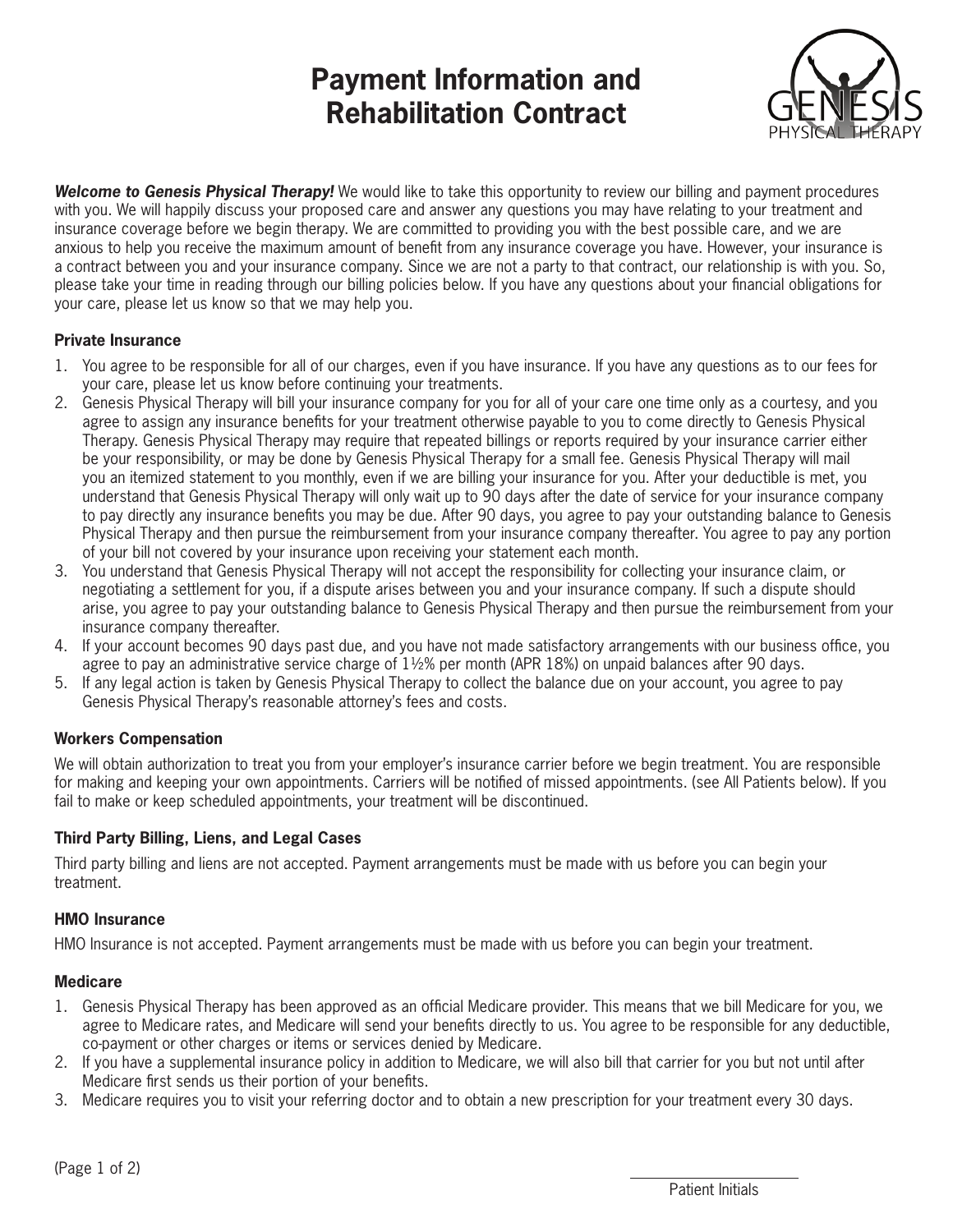- 4. There are some items and services that are not Medicare benefits and Medicare will not pay for them. Medicare has also determined that rehabilitation is not covered for some conditions, even if prescribed by your doctor. When you receive an item or service this is not a Medicare benefit, you are responsible to pay us for it, personally or through any other insurance you may have. These items and services are described on a separate form titled ''Notice of Exclusions from Medicare Benefits''. If you have any question as to whether or not you want to receive these items or services, please ask us.
- 5. Medicare will generally pay for a certain number of visits per diagnosis before they begin reviewing your claims for medical necessity. These limits are sufficient to treat many routine conditions. If you reach the limits in the general guidelines published by Medicare and you, your therapist and your doctor all agree that it is necessary to continue treatment in order to complete your rehabilitation, at that time you will be required to sign Medicare's Advance Beneficiary Notice so that we can make special financial arrangements with you. While secondary insurance polices often pay the 20% co-payment not covered by Medicare, most supplemental insurance companies do not provide additional coverage beyond what Medicare deems medically necessary.
- 6. You understand that Genesis Physical Therapy will not accept the responsibility for collecting your secondary or supplemental insurance claim, or for negotiating a settlement for you, if a dispute arises between you and your secondary insurance company. Should such a dispute occur, you agree to pay your outstanding balance to Genesis Physical Therapy and then pursue reimbursement from your secondary insurance company thereafter.
- 7. If your account becomes 90 days past due, and you have not made satisfactory arrangements with our business office, you agree to pay an administrative service charge of  $1\frac{1}{2}\%$  per month (APR 18%) on unpaid balances after 90 days.
- 8. If any legal action is taken by Genesis Physical Therapy to collect the balance due on your account, you agree to pay Genesis Physical Therapy's reasonable attorney's fee and costs.

#### **All Patients**

- 1. We are happy to allow you to schedule your treatment time in advance if you wish. If you find that you are unable to keep an appointment, please notify us at least 24 hours in advance. We reserve the right to bill you if you fail to keep a prescheduled appointment, of if you cancel with less than 24 hours notice, except in cases of true emergency or illness. **Our customary fee of \$45.00 will be billed to your account for a broken pre-scheduled appointment.** Since insurance companies and workers compensation do not pay for broken appointments, you agree that these charges will be solely your responsibility.
- 2. Medical Supplies. Some insurance carriers cover durable medical equipment, but many do not, nor do they pay for routine medical supplies. Therefore, we ask for payment for any medical supplies used as part of your treatment on the day they are issued. We will also ask you to pay for any special order items in advance.
- 3. All insurance co-payments and/or deductibles are due at the time of visit prior to treatment.
- 4. You are responsible to notify us immediately should any changes be made to your health insurance plan. Should you fail to do so, you agree to be responsible for all of our charges that are not covered by your insurance, even if you have insurance. If you have any questions as to our fees for your care, please let us know before continuing your treatments.
- 5. I also understand that should my insurance company send payment to me, I will forward the payment to Genesis Physical Therapy within 48 hours. I agree that if I fail to send the payment to Genesis Physical Therapy and they are forced to proceed with the collections process; I will be responsible for any cost incurred by the office to retrieve their monies.
- 6. I also understand that services rendered to me by are my financial responsibility and that the Genesis Physical Therapy will bill my insurance company, as a courtesy. I authorize my insurance company to pay my benefits directly to Genesis Physical Therapy and I understand that I will be fully responsible for any outstanding balance on my account.

### *I have read, understand and agree to the above payment procedures. I have received a copy of this contract, and agree that a photostatic or facsimile copy of this document is a valid as the original.*

 Patient/Guarantor Date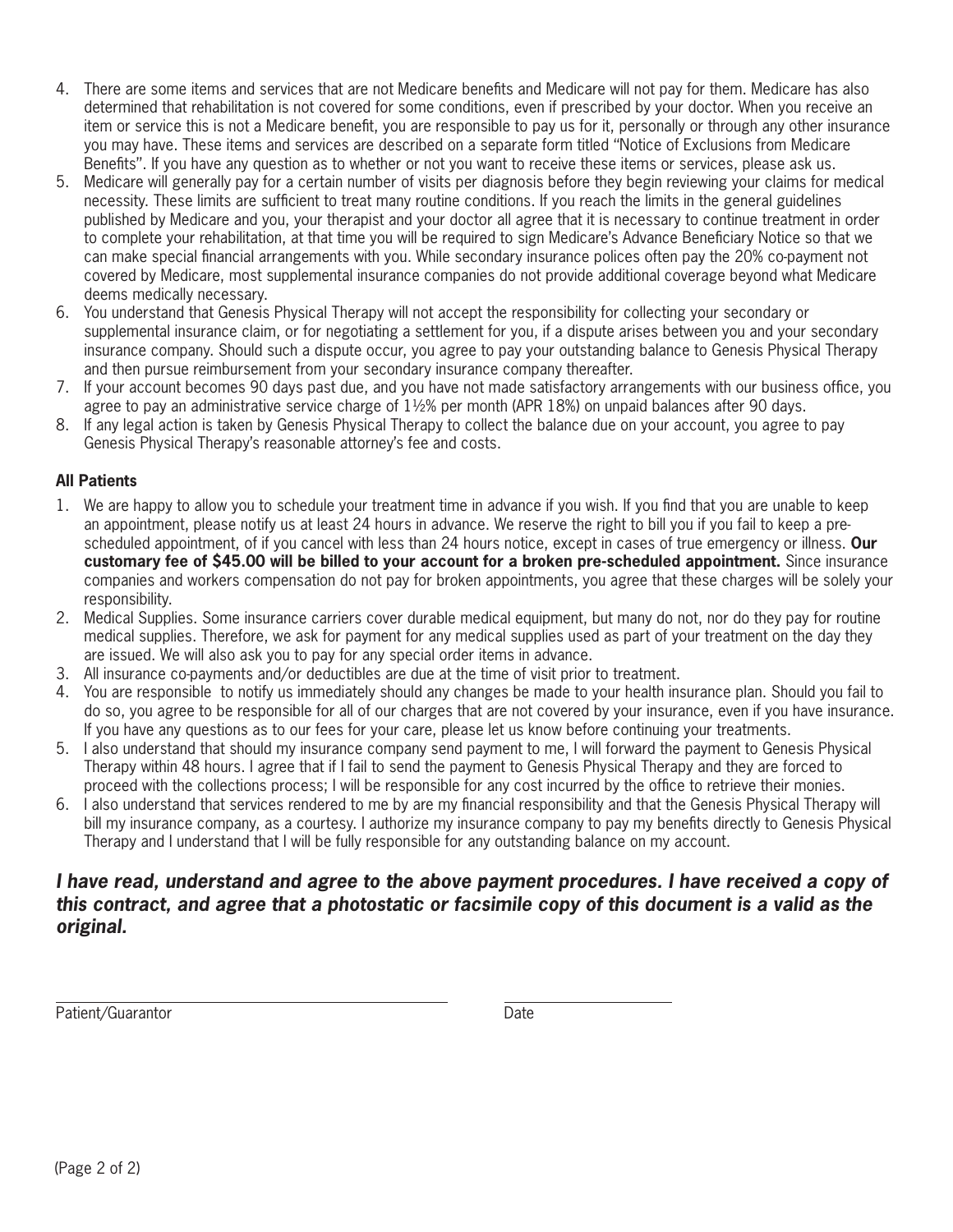# **Health History Questionnaire**



*Welcome to Genesis Physical Therapy!* Please take a few minutes to let us know why you are here as this will help us develop a treatment plan for you that will meet your individual needs. If you have any questions as to how to complete this form, please leave that section blank and ask the therapist for help.

| <b>PAIN SCALE</b>                                                                                                                                                                                        | <b>HISTORY OF FALLS</b>                                                                                                                                                                                  |
|----------------------------------------------------------------------------------------------------------------------------------------------------------------------------------------------------------|----------------------------------------------------------------------------------------------------------------------------------------------------------------------------------------------------------|
| $10 =$ Extreme<br>$(1$ thru $10)$<br>$0 = \text{None}$<br>$5 =$ Moderate                                                                                                                                 | $\Box$ Yes<br>No                                                                                                                                                                                         |
| Current                                                                                                                                                                                                  | # of Falls in Last 3 months                                                                                                                                                                              |
| <b>Best</b>                                                                                                                                                                                              | # of Falls in Last 6 months                                                                                                                                                                              |
| Worst                                                                                                                                                                                                    | # of Falls in Last 12 months                                                                                                                                                                             |
| <b>DESCRIPTION OF PAIN</b><br>Numbness<br><b>Tingling</b><br><b>Burning</b><br>Constant<br>Sharp<br>Worse at Night<br>Worse in Morning<br>Dull / Achy<br>Shooting<br>Throbbing<br>Intermittent<br>Other: | On the diagram below, please shade in the area of your body<br>that you have pain, numbness, and/or tingling. Describe pain (i.e.<br>burning, aching, sharp, dull) next to the shaded area.<br>ل<br>مائو |
| <b>AGGRAVATING ISSUES</b>                                                                                                                                                                                |                                                                                                                                                                                                          |
| Sit ot Stand<br><b>Bending</b><br>Walking<br>Swimming<br>Coughing<br>Sneezing<br><b>Stairs Down</b><br>Laying Down<br>Standing<br>Sexual Intercourse<br>Stairs Up<br>$\Box$ Voiding<br>Other:            | WŊ<br>Щl<br>W<br>Ο<br>C                                                                                                                                                                                  |
| <b>TYPE OF INJURY</b><br>Auto Accident<br>Post Surgical<br>Insidious<br>Re-Injury<br>Reoccurance of Pre<br>New Injury<br>No Apparent Injury<br>Existing Injury                                           |                                                                                                                                                                                                          |
| Non - Specific<br>Sports Injury                                                                                                                                                                          | <b>STATS</b>                                                                                                                                                                                             |
| Non-Work Related<br>Work Related Injury                                                                                                                                                                  | Age:                                                                                                                                                                                                     |
| Other:                                                                                                                                                                                                   | Height:                                                                                                                                                                                                  |
|                                                                                                                                                                                                          | Weight:                                                                                                                                                                                                  |
| <b>GENERAL HEALTH STATUS</b>                                                                                                                                                                             | <b>CURRENT ACTIVITY LEVEL</b>                                                                                                                                                                            |
| Excellent<br>Fair<br>- 1                                                                                                                                                                                 | Sedentary<br>Medium                                                                                                                                                                                      |
| Poor<br>Good                                                                                                                                                                                             | $\Box$ Light<br>$\Box$ Heavy                                                                                                                                                                             |
| Other:                                                                                                                                                                                                   | Other:                                                                                                                                                                                                   |
|                                                                                                                                                                                                          |                                                                                                                                                                                                          |
|                                                                                                                                                                                                          |                                                                                                                                                                                                          |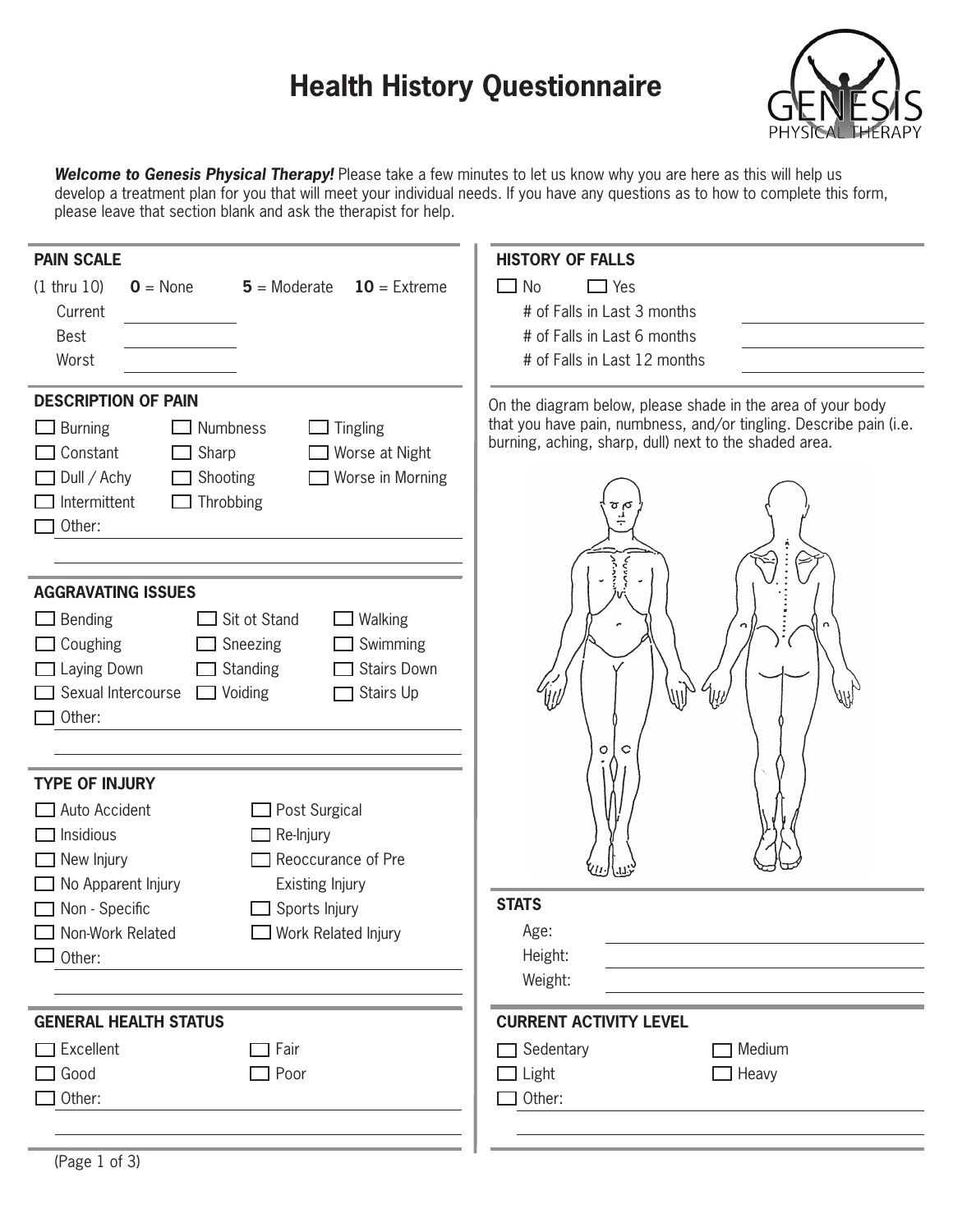| <b>TREATMENTS RELATED TO CONDITION</b> |                                | <b>MEDICAL / SURGICAL HISTORY</b>     |                          |
|----------------------------------------|--------------------------------|---------------------------------------|--------------------------|
| Acupunture                             | Obstetritian / Gynecologist    | $\Box$ Allergies                      | Kidney Problems          |
| Cardiologist                           | Occupational Therapist         | Athritis                              | Lung Problems            |
| Chiropractor                           | Orthopedist                    | <b>Blood Disorders</b>                | Multiple Sclerosis       |
| Dentist                                | Osteopath                      | <b>Broken Bones</b>                   | Muscular Dystrophy       |
| <b>Family Practitioner</b>             | Pediatrician                   | Cancer                                | Osteoarthritis           |
| Internist                              | Podiatrist                     | Cardio Vascular Disease               | Osteoporosis             |
| Massage Therapist                      | Primary Care Physician         | Circulation / Vascular                | Parkinson's Disease      |
| Neurologist                            | Rheumatologist                 | <b>Diabetes</b>                       | Psyco - Social           |
| Other:                                 |                                | *Denies PMH                           | Repeated Infections      |
|                                        |                                | Depression                            | Seizures / Epilepsy      |
|                                        |                                | Developmental Problems                | Skin Disease             |
| <b>DIAGNOSTIC TESTS</b>                |                                | Head Injury                           | Stroke                   |
| Angiogram                              | Mammogram                      | <b>Heart Problems</b>                 | Surgeries                |
| Arthroscopy                            | <b>MRI</b>                     | <b>High Blood Pressure</b>            | <b>Thyroid Problems</b>  |
| <b>Biopsy</b>                          | Myelogram                      | Hypoglycemia                          | Ulcers/Stomach Problems  |
| <b>Blood Tests</b>                     | <b>NCV</b>                     | Infectious Disease                    |                          |
| Bone Scan                              | Pap Smear                      | Other:                                |                          |
| Bronchoscopy                           | <b>Pulmonary Function Test</b> |                                       |                          |
| CT Scan                                | Spinal Tap                     |                                       |                          |
| Doppler Ultrasound                     | <b>Stool Tests</b>             | <b>MEDICAL SYMPTOMS THE PAST YEAR</b> |                          |
| Echocardiogram                         | <b>Stress Test</b>             | <b>Bowel Problems</b>                 | Hoarseness               |
| EEG                                    | <b>Urine Test</b>              | <b>Chest Pains</b>                    | Joint Pain or Swelling   |
| <b>EKG</b>                             | X-Rays                         | <b>Coordination Problems</b>          | $\Box$ Loss of Appetite  |
| <b>EMG</b>                             |                                | Cough                                 | Loss of Balance          |
| Other:                                 |                                | <b>Difficulty Sleeping</b>            | Nausea / Vomiting        |
|                                        |                                | <b>Difficulty Swallowing</b>          | Pain at Night            |
|                                        |                                | <b>Difficulty Walking</b>             | Shortness of Breath      |
| <b>CURRENT FUNTIONAL LIMITATIONS</b>   |                                | □ Dizziness / Blackouts               | $\Box$ Urinary Problems  |
| ADL's                                  | Reaching                       | Fever / Chills / Sweats               | $\Box$ Vision Problems   |
| Ambulation / Mobility                  | Self Care                      | Headaches                             | Weakness in Arms or Legs |
| Bending                                | Sitting                        | <b>Hearing Problems</b>               | ∃ Weight Loss / Gain     |
| Carrying                               | Sleeping                       | <b>Heart Palpitations</b>             | Pregnancy                |
| <b>Community Activities</b>            | Squatting                      | Other:                                |                          |
| Lifting                                | Standing                       |                                       |                          |
| Pulling                                | <b>Recreational Activities</b> |                                       |                          |
| Pushing                                | Work                           | <b>CURRENT MEDICATION</b>             |                          |
| <b>Stairs</b>                          |                                | None                                  | Dietary Supplements      |
| Other:                                 |                                | <b>Advil</b>                          | Epidural                 |
|                                        |                                | Aleve                                 | □ Herbal Supplements     |
|                                        |                                | Antacids                              | Ibuprofen                |
|                                        |                                | Antihistamines                        | Naproxen                 |
|                                        |                                | Aspirin                               | Over the Counter         |
|                                        |                                | Cortisone Injection                   | Prescription             |
|                                        |                                | Decongestants                         | $\Box$ Tylenol           |
|                                        |                                | Other:                                |                          |
| (Page 2 of 3)                          |                                |                                       |                          |
|                                        |                                |                                       |                          |